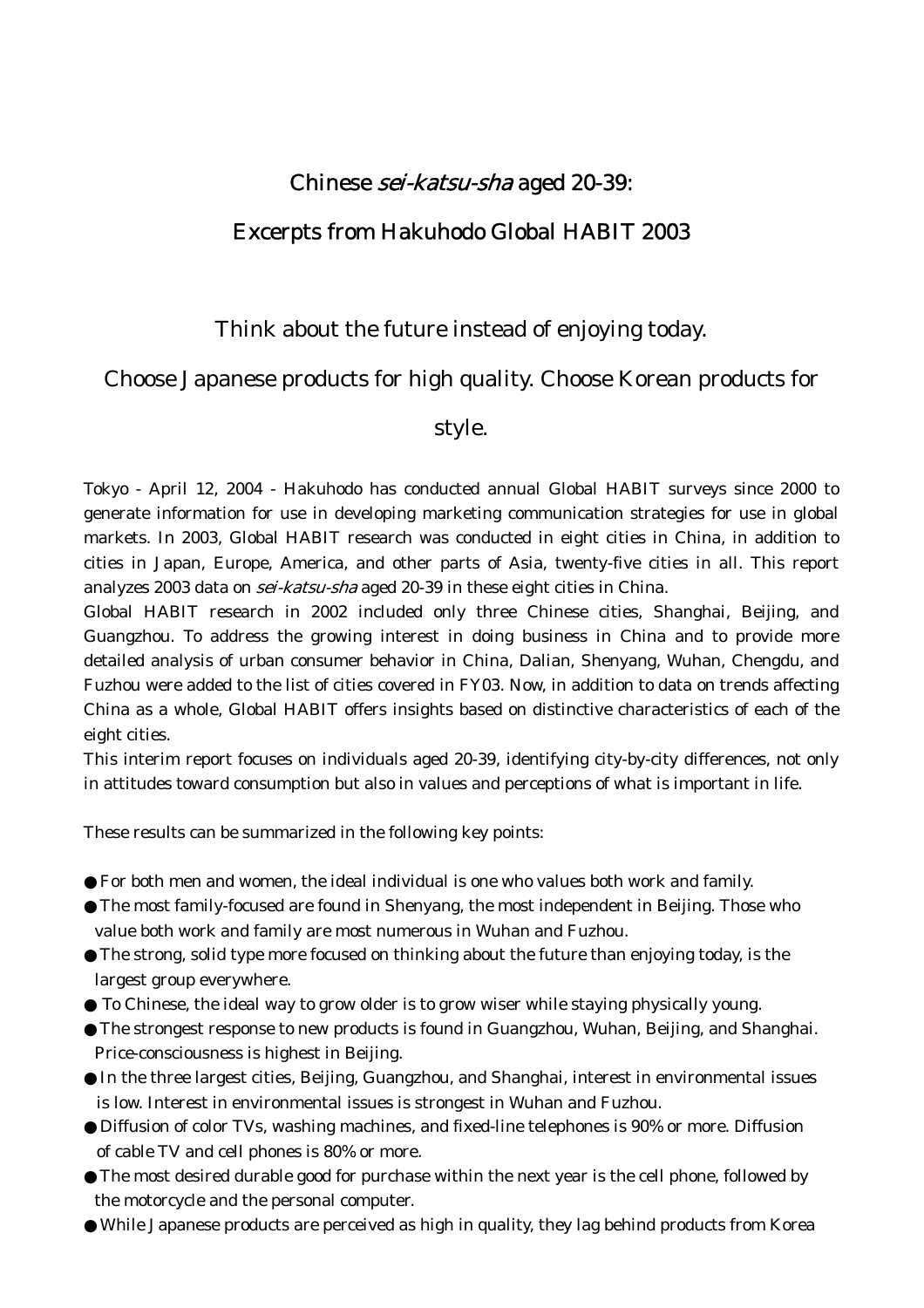in such measures as "stylish," and Korean and Chinese products in such measures as "energetic," and "pioneering."

Nearly 50% have traveled within the past year. However, almost all travel was to destinations inside China. More than 50% want to travel to Chinese destinations. Just less than 30% want to travel to Japan.

### Hakuhodo Global HABIT 2003

Cities: China (Shanghai, Beijing, Guangzhou, Dalian, Shenyang, Wuhan, Chengdu, Fuzhou), Hong Kong, Taiwan (Taipei), Thailand (Bangkok), Korea (Seoul), Singapore, Malaysia (Kuala Lumpur) Philippines (Metro Manila), Indonesia (Jakarta), Vietnam (Ho Chi Minh City), India (Delhi, Mumbai), USA (New York), UK (London), France (Paris), Germany (Frankfurt), Japan (Tokyo, Osaka).

Respondents: Males/females, 15-54, n=500-800/city, except in Japan where total for Tokyo and Osaka is 5000, for a grand total n=20,634.

Method: Visit/interview (Asia); Visit/interview/left questionnaire (Europe); mailed questionnaire (USA); Visit/interview/mailed questionnaire (Japan)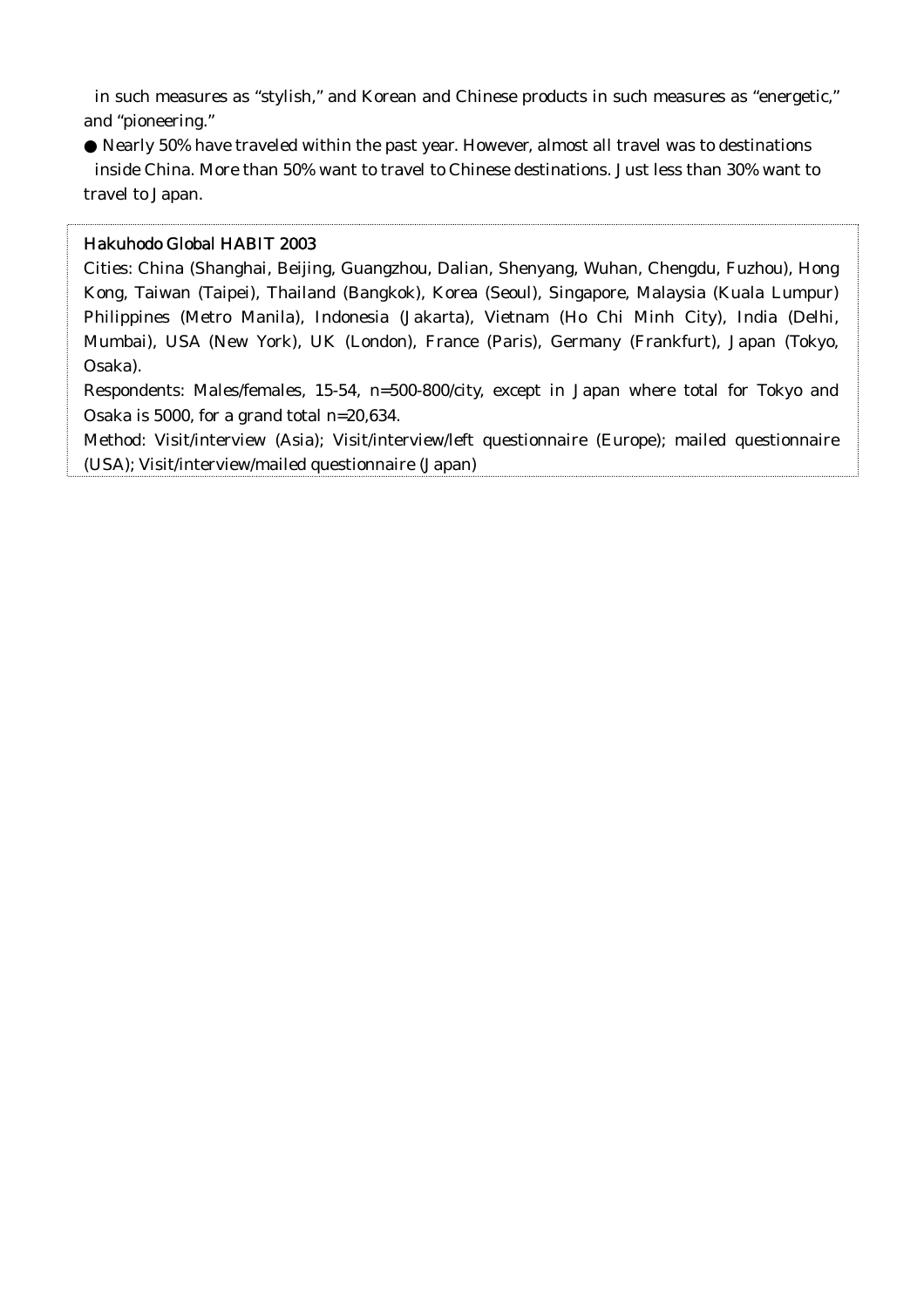#### Major Findings

 In China, the ideal for both men and women is someone who cares about both work and family. However, desire for success and independence is also strong.

When men and women are asked what they want to become, in China the top five answers are those indicated below. For men, the No. 1 ideal man is the same as in Tokyo, someone who cares about both work and family. There are striking differences, however, in the Chinese and Japanese scores for "Success at work" and "Strongly independent." In the case of women, comparison of scores for "A woman for whom family is No. 1" and "A woman who cares about both work and family" suggests that Tokyo women and more individualistic, while Chinese women are more family-oriented. Nonetheless, given the No. 5 ranking of "Strongly independent" among Chinese women we find, as in the case of men, a clear difference between Chinese and Japanese.



 Looking at breakdowns by city, Shenyang is the most family-oriented. "Strongly independent" scores highest in Beijing. "Work and family" scores highest in Wuhan and Fuzhou.

Overall, Chinese are more family-oriented than Japanese in Tokyo. We do, however, see significant variation among Chinese cities.

In Wuhan and Fuzhou, "Cares for both work and family" is No. 1 for both men and women." "Family is No. 1" is the top choice in Shenyang.

 In Chengdu and Dalian, "Cares for both work and family" is No. 1 for men, but for women "Warm and generous" is No. 1 while "Family is No. 1" also scores highly.

In Shanghai, "Family is No. 1" is top for women, but "Leads an active life" is No. 1 for men.

In Beijing, "Strongly independent" is No. 1 for both men and women, scoring higher than "Family and household."

In Guangzhou "Leads and active life" is No. 1 for women, "Success at work" is No. 1 for men.

|                 | Women's Ideal Woman (No. 1)    | Men's Ideal Man (No. 1)        |
|-----------------|--------------------------------|--------------------------------|
| Shanghai        | Family is No. 1                | Leads an active life           |
| <b>Beijing</b>  | <b>Strongly independent</b>    | <b>Strongly independent</b>    |
| Guangzhou       | Leads and active life          | Wants success at work          |
| Chengdu         | <b>Warm and generous</b>       | Cares for both work and family |
| Dalian          | Family is No. 1                | Cares for both work and family |
| <b>Fuzhou</b>   | Cares for both work and family | Cares for both work and family |
| <b>Shenyang</b> | Family is No. 1                | Family is No. 1                |
| Wuhan           | Cares for both work and family | Cares for both work and family |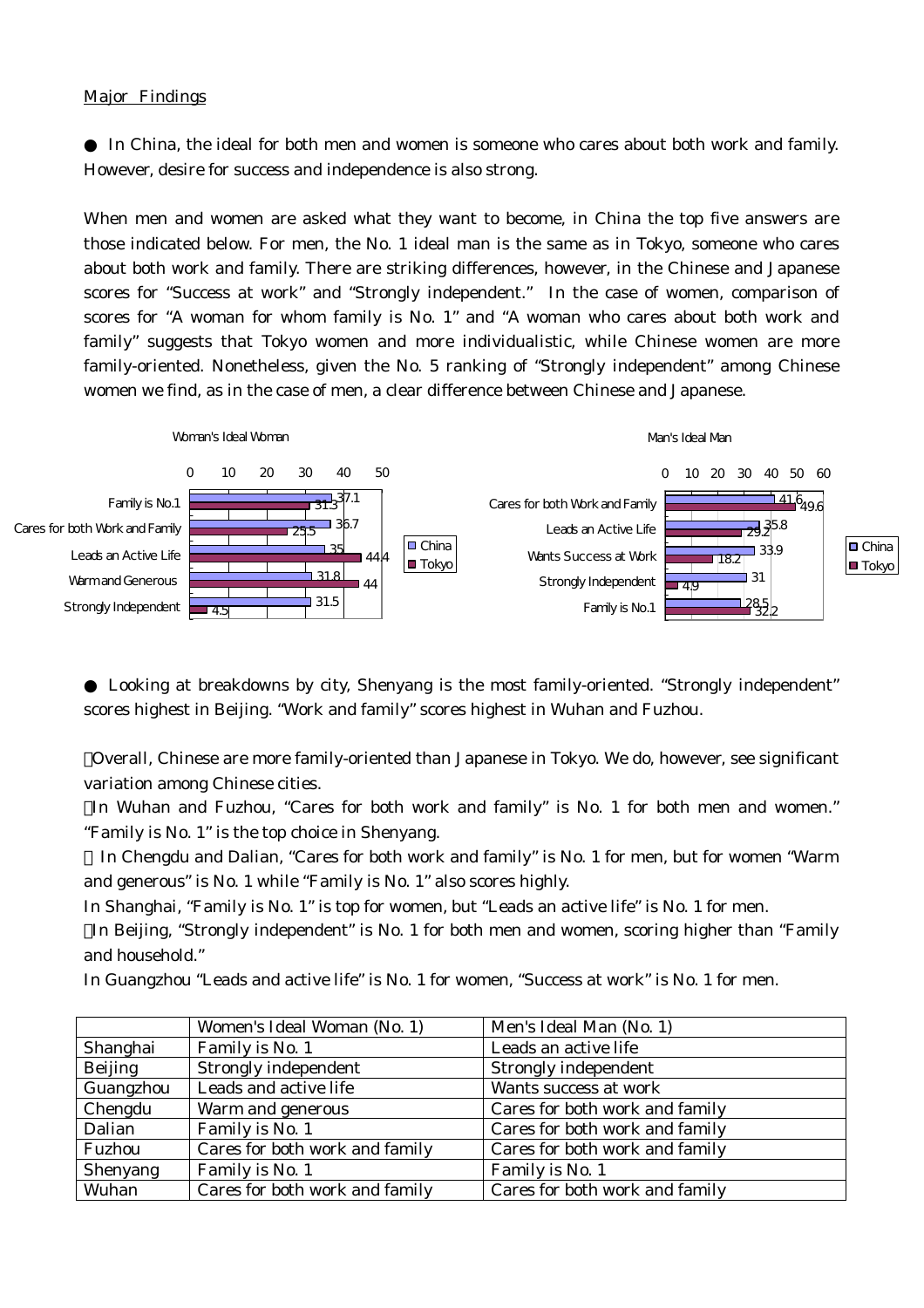Most Chinese are the strong, solid types that think about tomorrow instead of enjoying today.

When in comes to managing assets, the difference with Tokyo is striking. In Tokyo, there are more people who want to enjoy today instead of thinking about tomorrow. In China the reverse is true.



To Chinese, the ideal way to age is to grow in wisdom while the body stays young.

The ideal Chinese elder has both a youthful body and a wise, deeply thoughtful spirit. In contrast, Japanese who live in Tokyo want to remain youthful in both body and spirit.



Strong response to new products in Guangzhou, Wuhan, Beijing, and Shanghai. Price-consciousness in Beijing.

We find small differences among cities in attitudes toward consumption. In Shanghai and Wuhan we find strong response to new products coupled with acceptance of higher prices. In Beijing and Guangzhou, strong response to new products is paired with severe price-consciousness.

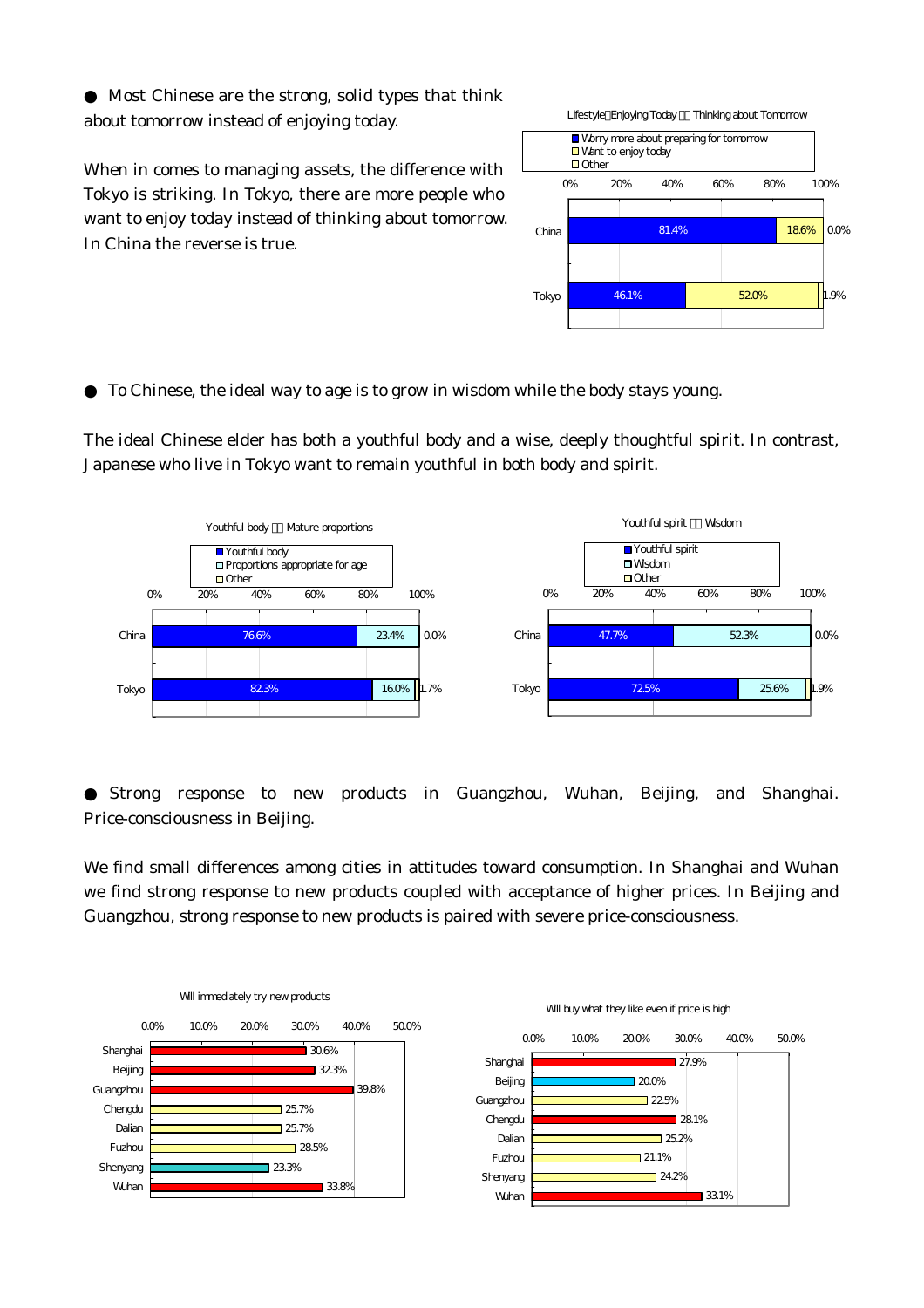Beijing, Guangzhou, and Shanghai, China's three largest cities, all score low on environmental concern. Wuhan and Fuzhou score high.

We don't find much much nascent concern about environmental issues in Beijing, Guangzhou or Shanghai. The tendency is especially strong in the case of Guangzhou. In contrast, scores for both environmental concern is twice as high in Wuhan and Fuzhou.



More than 90% of urban Chinese own

a color TV, washing machine, and fixed-line telephone. More than 80% have cable TV and cell phones.

When we look at durable goods ownership, we find that diffusion of color TVs, washing machines, and fixed-line telephones is 90% or more. Diffusion of cable TV and cell phones is 80% or more.



#### Durable Goods Owned

\*= Individually owned. Unmarked items are owned by households.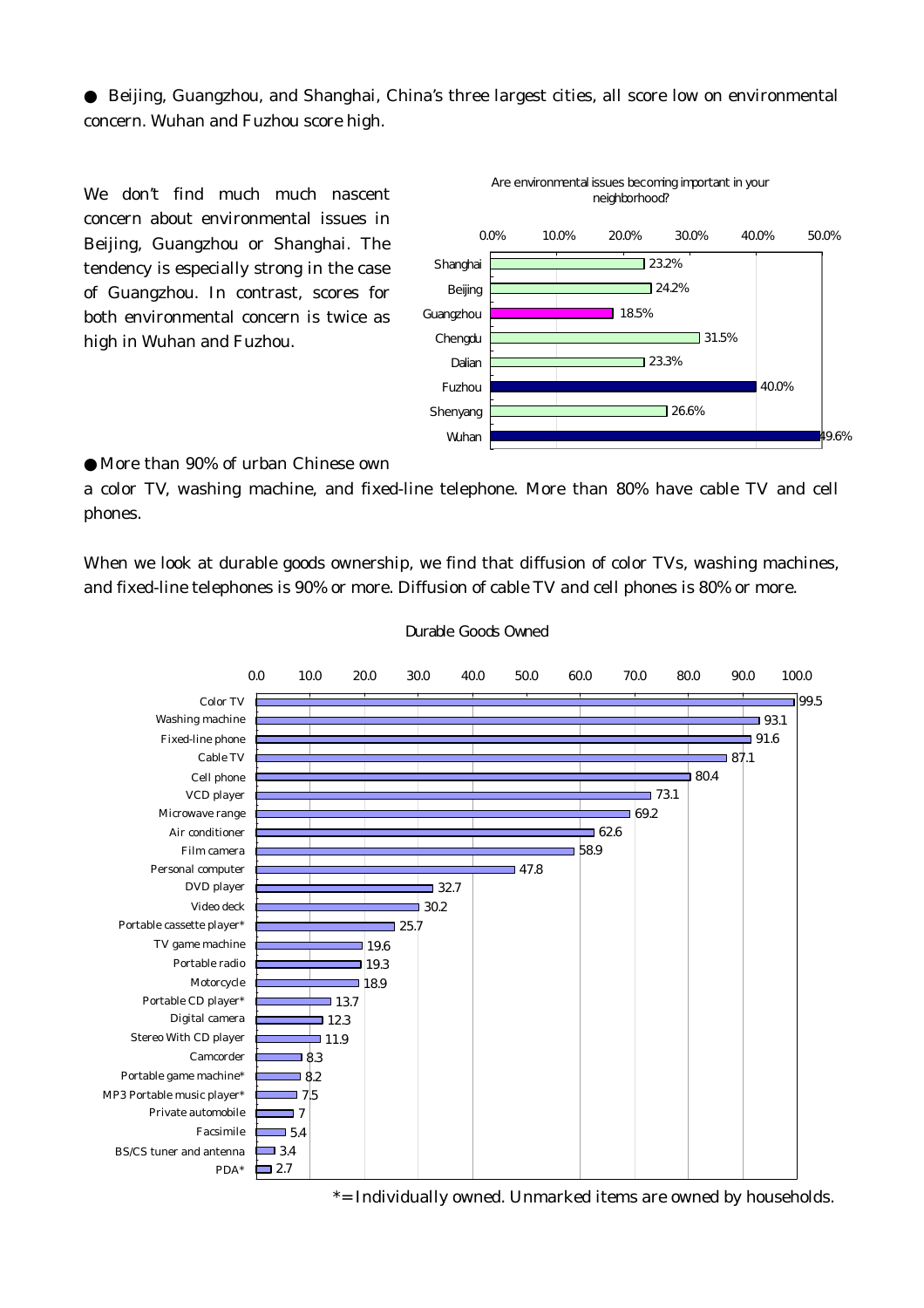The most wanted durable good for purchase within the next year is a cell phone.

A cell phone is the most desired purchase within the next year, followed by a motorcycle and a personal computer.



Durable good items to be purchased within the next year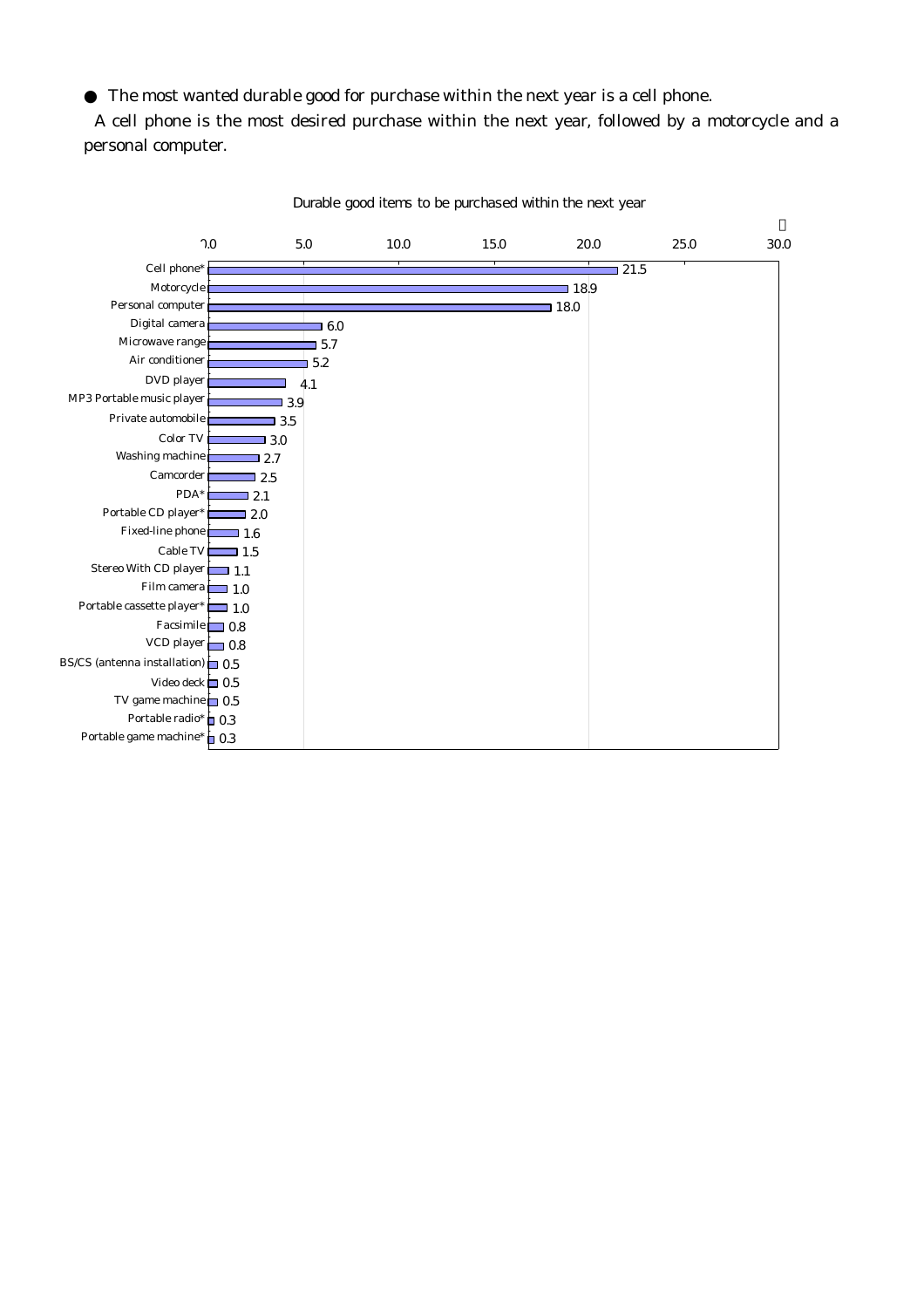Products made in Japan are perceived as high quality but score lower than Korean products on "style," and lower than Korean and Chinese products on "energy," and "pioneering" dimensions. Japanese products are perceived as No. 1 in quality, but slightly inferior to Korean products in style and good design. They lag behind both Korean and Chinese products in market energy and new breakthroughs.



Nearly 50% have traveled within the past year. However, almost all travel was to destinations inside China. More than 50% want to travel to Chinese destinations. Just less than 30% want to travel to Japan.

Chengdu scores highest (65%) for travel within the previous year. Shanghai scores lowest (40%). However, almost all travel is to domestic destinations. Overseas travel is rare. More than 50% want to travel to destinations inside China, 40% want to travel to other parts of Asia, the Middle East or Australia. Japan is the preferred destination of just less than 30%.

Guangzhou has the highest percentage of people who want to travel to Japan, closely followed by Shanghai.